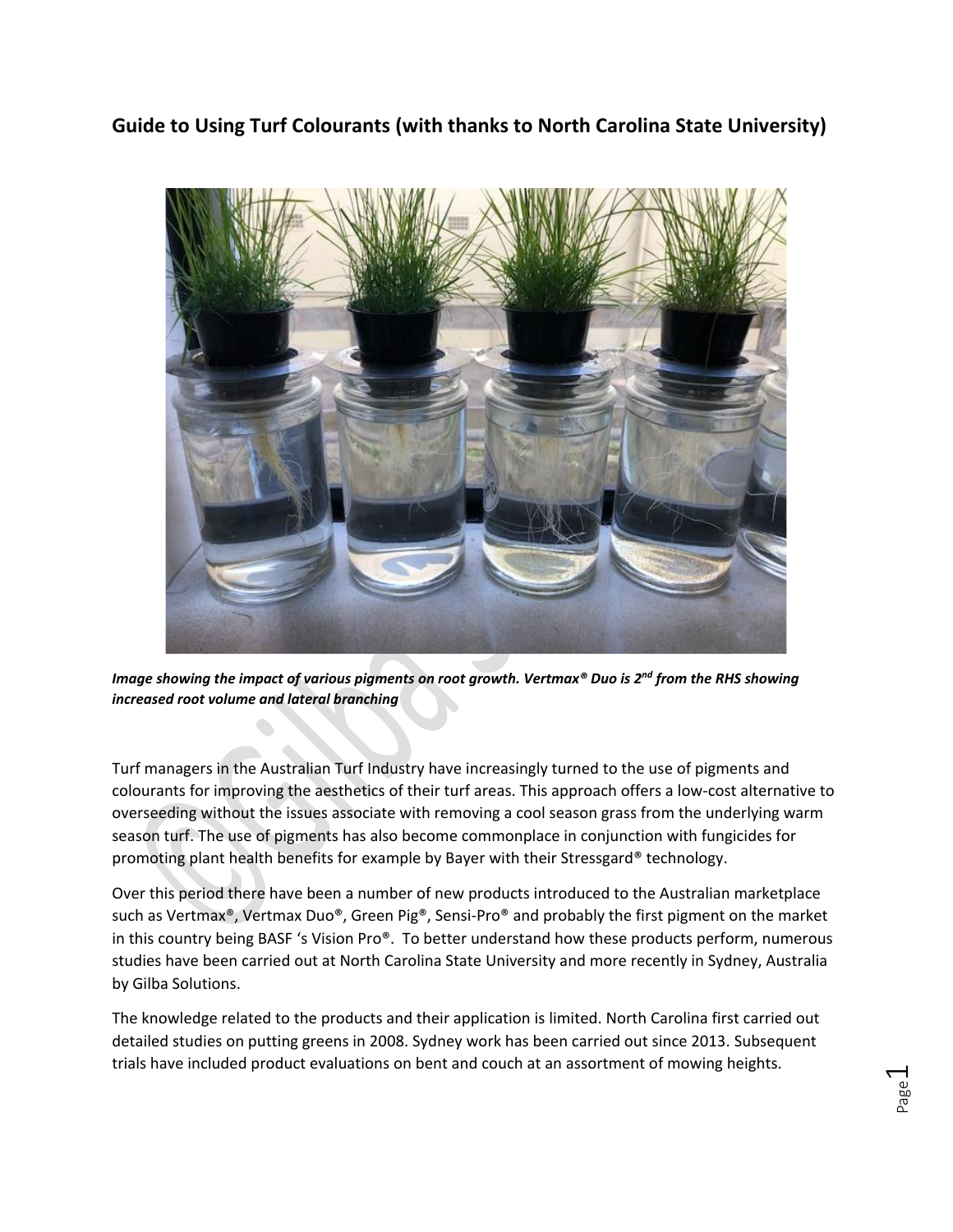Although our research has focused on evaluating turf colourants during dormancy, we have also been looking at these as tank mix partners for commonly used fungicides.

## **What are you trying to actually do?**

Prior to selecting a product, a turfgrass manager should ask the following pertinent questions:

- Will it be applied to dormant or actively growing turf?
- How much drying time is needed as these can stain clothing?
- Does the colour blend in well with the existing turf colour?
- Are turf health benefits an important consideration?
- What cost is acceptable?

During these research trials, it has been apparent that product formulation varies greatly among colourants with application costs for example ranging from \$31-100 plus/Ha.

### **Why use turf colourants?**

These are the current leading alternative to overseeding warm-season grasses.

Cool, wet springs and drought-resistant cool-season grass varieties used for overseeding have made spring transition more difficult.

"Touching up" requires minimum turfgrass preparation and provides an attractive surface.

It is comparably cheaper than overseeding.

Products such as pigments increases surface temperature, which may aid plant growth.

In the case of Vertmax® Duo it offers a secondary benefit of incorporating plant health additives into its formulation that stimulate root growth and increase stress tolerance.

# **Types of Product for Specific Uses**

The major difference between dyes and pigments is the particle size. Dyes are much finer than pigments. Also dyes are not UV stable in contrast to pigments which are. Dyes, also known as colourants in which the coloring matter is dissolved in liquid, are absorbed into the material to which they are applied. Pigments, on the other hand, consist of extremely fine particles of ground coloring matter suspended in liquid which forms a paint film that actually bonds to the surface it is applied to

# **Colourant Influence on Turfgrass Colour**

Pigment products tend to be darker in colour, which often is more towards a green or blue hue (especially when applied to dormant turf). One of the reasons application rates vary so much is the percentage content of binder. The higher binder content the higher the rate of application. Innovations such as incorporating stickers has led to significantly increased longevity and rainfastness as is the case with Vertmax®. When applied to dormant couch, a sequential application should be expected in around a month to maintain visual quality. On golf greens pigment colour will last 7 to 14 days, whereas on fairways/sportsgrounds you can probably get around 3-4 weeks.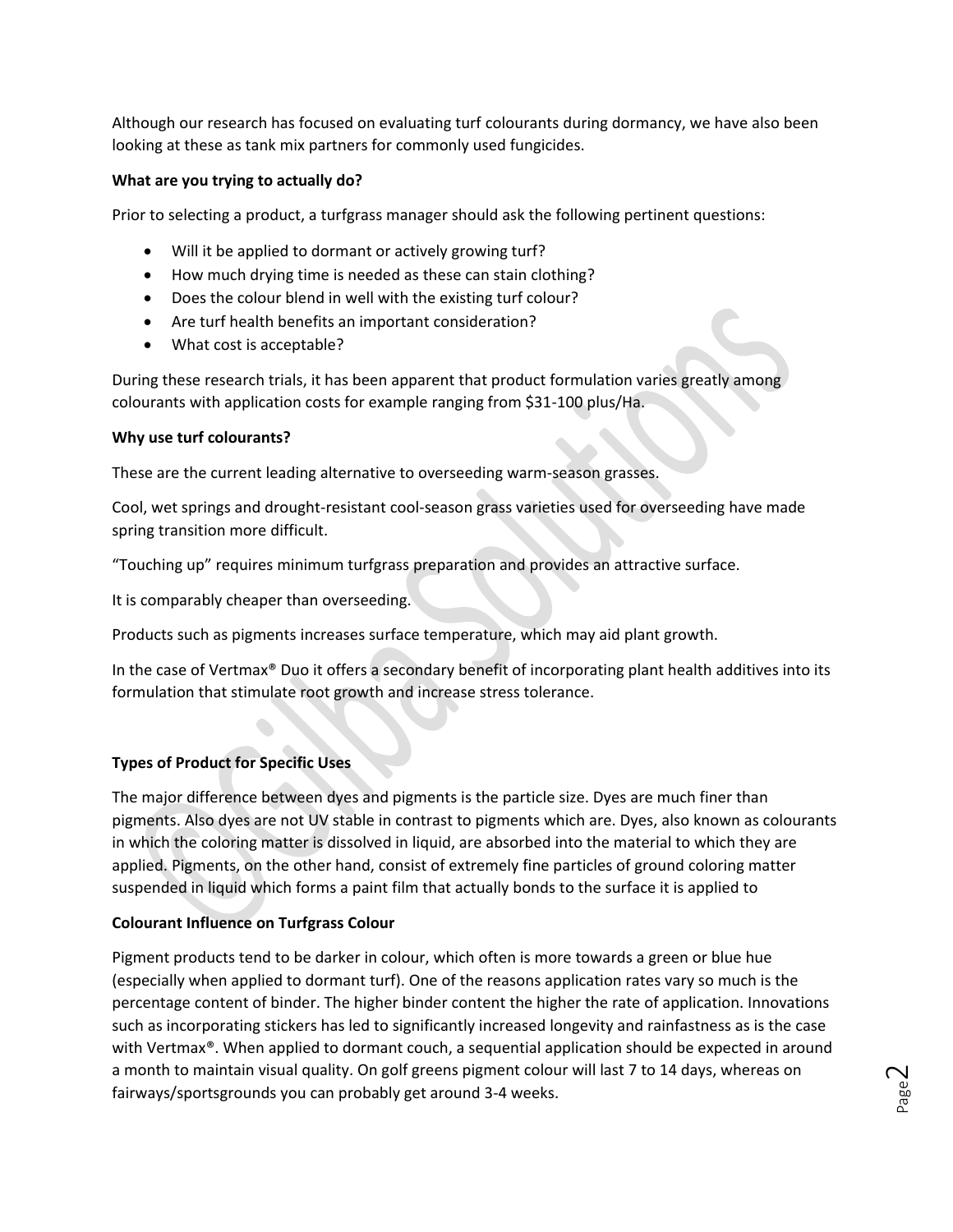We have carried out work looking at the colour response based on label rates.

Examples of these products can be found in Table 1.

 $\blacksquare$ 

| Label dilution rate (colourant:water)<br>Approximate product rate L/Ha<br>$1.1 - 1.5$<br>300-350<br>$1:9-20$<br>34-100<br>$0.66 - 1$<br>$\blacksquare$<br>350:500<br>$0.9 - 1.4$<br>250:1200<br>$0.3 - 1.2$<br>1:400<br>$\mathbf{1}$<br>1:400<br>1.25<br>1:250-200<br>$1.2\,$ | Table 1. Products that have been tested, their label dilution rate ranges, and approximate product application rate. |  |  |  |  |
|-------------------------------------------------------------------------------------------------------------------------------------------------------------------------------------------------------------------------------------------------------------------------------|----------------------------------------------------------------------------------------------------------------------|--|--|--|--|
|                                                                                                                                                                                                                                                                               | <b>Product Name (Manufacturer)</b>                                                                                   |  |  |  |  |
|                                                                                                                                                                                                                                                                               | Foursome® Pigment (Adama)                                                                                            |  |  |  |  |
|                                                                                                                                                                                                                                                                               | Green Lawnger® (BASF)                                                                                                |  |  |  |  |
|                                                                                                                                                                                                                                                                               | Green Pig® Ultra (Globe<br>Australia)                                                                                |  |  |  |  |
| Vertmax® (Gilba Solutions)<br>Vertmax <sup>®</sup> Duo (Gilba Solutions)<br>Verdant® (Living Turf)<br>Vision Pro® (BASF)                                                                                                                                                      | Sensi-Pro <sup>®</sup> (Various)                                                                                     |  |  |  |  |
|                                                                                                                                                                                                                                                                               |                                                                                                                      |  |  |  |  |
|                                                                                                                                                                                                                                                                               |                                                                                                                      |  |  |  |  |
|                                                                                                                                                                                                                                                                               |                                                                                                                      |  |  |  |  |
|                                                                                                                                                                                                                                                                               |                                                                                                                      |  |  |  |  |

Page ന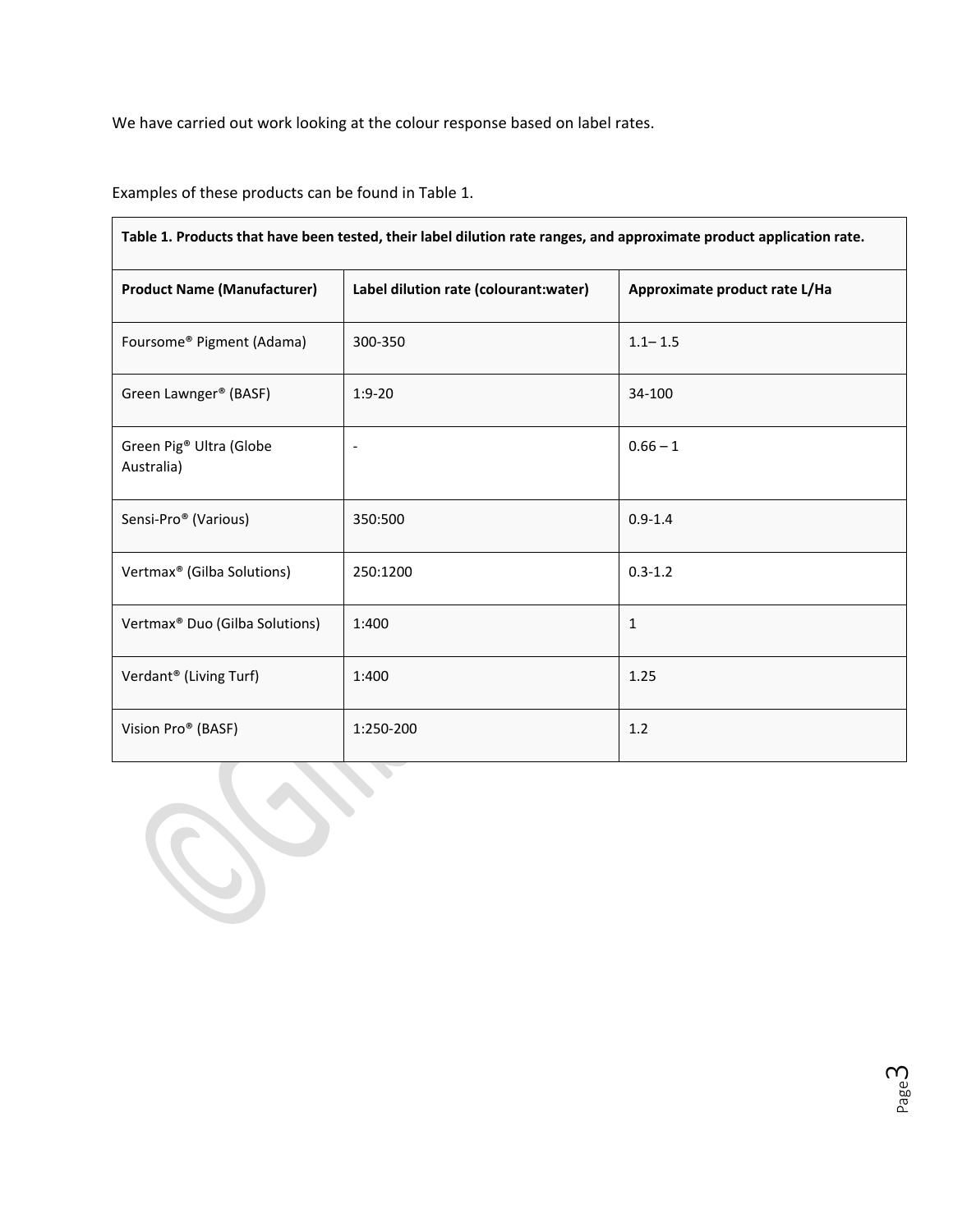



#### **How to Apply**

The application process simply involves adding water plus colourant to your sprayer, and spraying the mixture onto the area where colour is desired. If the colour is not applied evenly or dark enough, additional passes (ideally perpendicular) can be made to satisfy aesthetic desires. It is really important to

$$
P_{\text{age}}\mathcal{A}
$$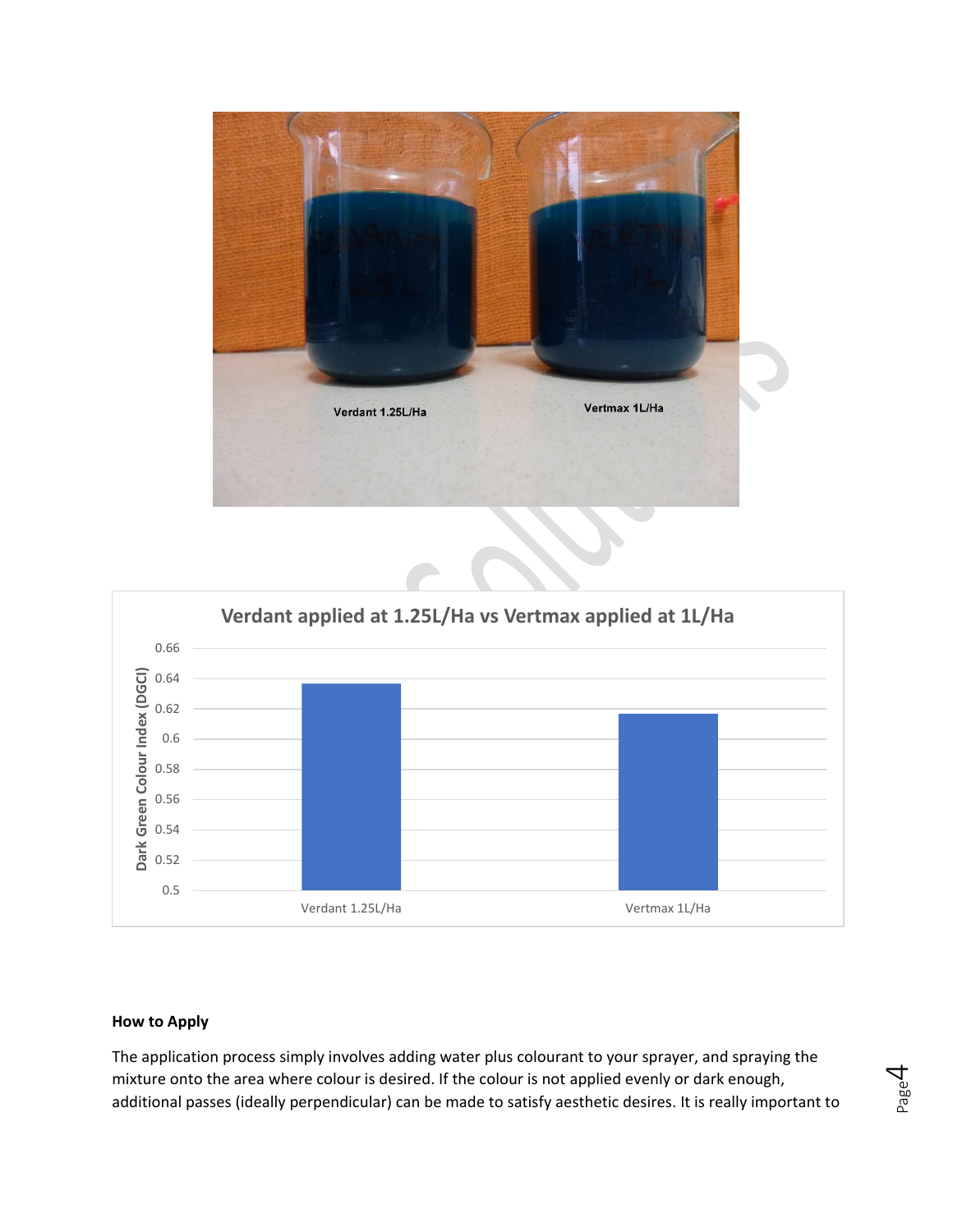target your application as you do not want to get pigments on anything you do not want stained. Structures such as fences, tee markers and concrete will absorb the colourant and it may become

permanently stained. Having a decent tank cleaner available such as "mower restorer" is also advisable.

*Image below is of Vertmax on greens height Agrostis/Poa annua and couchgrass cut at 25mm.*





### **Application Conditions**

When you apply these to the turf surface prevailing conditions can have a massive effect on the results gained. Amongst these the underlying turf colour, the presence of surface moisture i.e. a dew and the prevailing air temperature, can all have an impact.

Turfgrass colour at time of application greatly influences the appearance of a colourant application. If the turf is dormant i.e. couch in winter, applying a colourant will make the turf look better. Best results will be gained if you apply prior to it going into dormancy as the green colour of actively growing turf will greatly enhance any colourant application.

The presence of moisture can be beneficial, especially if the turfgrass is dormant or nearly dormant. As the turfgrass becomes more dormant, the leaf tissue becomes dryer, so adding supplemental water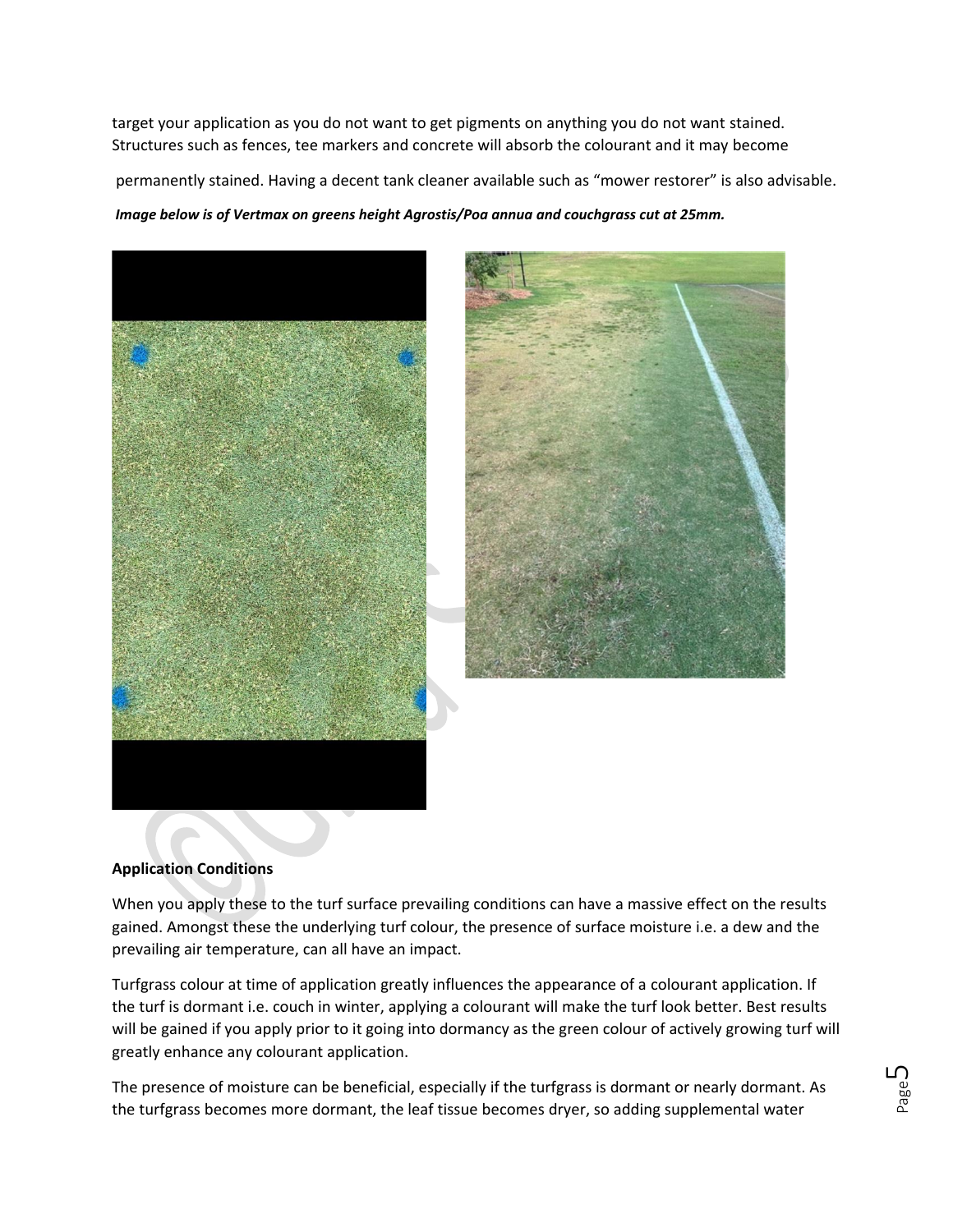(irrigation) will increase leaf moisture. The added moisture will help protect the applied colourant from potential absorption into the leaf tissue, which can dramatically increase the colourant's coverage and improve colour. Furthermore, products that are higher in viscosity benefit more from leaf wetness compared to products of lower viscosity.

While this wetness is usually accomplished with a quick syringe cycle from the irrigation, some people have waited to apply the colourant after a light rainfall or even early in the morning with the presence of dew. Be aware that too much irrigation that causes puddling can also dilute the application and result in an undesirable appearance. Many of the colourants do not dry or adhere very well when applied at low temperatures unless, as is the case with Vertmax® they have a sticker (QDT – Quick Dry Technology) incorporated into the formulation. This is worth considering when applying to potentially avoid staining of shoes etc. The other key difference about Vertmax® is it has a spreader incorporated within the formulation which means a much more even coverage.

The air temperature at the time of application has been found to be important for performance. North Carolina State University research has shown that when pigments are applied the air temperature plays a major role as it can significantly influence the product's ability to adhere to the turf foliage.

Over winter in colder regions such as ACT, Victoria and country NSW, when these are applied at low temperatures, pigment transfer from leaf tissue onto absorbent material more than doubles compared to when colourant is applied at 8°C. The end result can be the playing teams clothing becoming badly stained. If transfer is a concern, a turf manager may not want to apply these products when frost is present or air temperature is less than 8°C, and from personal experience I would suggest this minimum is better being around the 11°C level. Conversely, this is less of a concern on golf courses as participants are not likely to have direct contact with colourant-treated turf, although we have heard of issues occurring with players shoes becoming stained.

Product coverage is directly related to the dilution and calibration used when these are applied. Higher volumes of water will result in a lighter colour being achieved.

### **Application Rates and Methods**

A general recommendation for application volume for high binder products is to apply the product and water mixture between 160 and 1000 Litres/Ha but we have found that 400-600L/Ha is ideal as it is a commonly used sprayer calibration set up in Australia. North Carolina State University research suggests that good results for the products could be achieved with application rates between 800 to 1100 L/Ha using flat fan nozzles from a multi-nozzle boom sprayer. Some turf managers use airinduction nozzles, and some have had great success using dual-fan nozzles.

#### **Other potential colourant shortcomings**

There are a few potential drawbacks when using a colourant, with the key one being it only improves the aesthetics and has no effect on the durability or wear tolerance of a surface unlike an oversowing. Once the dormant tissue is worn or torn away, no regeneration occurs until spring. It behaves the same way as an untreated surface.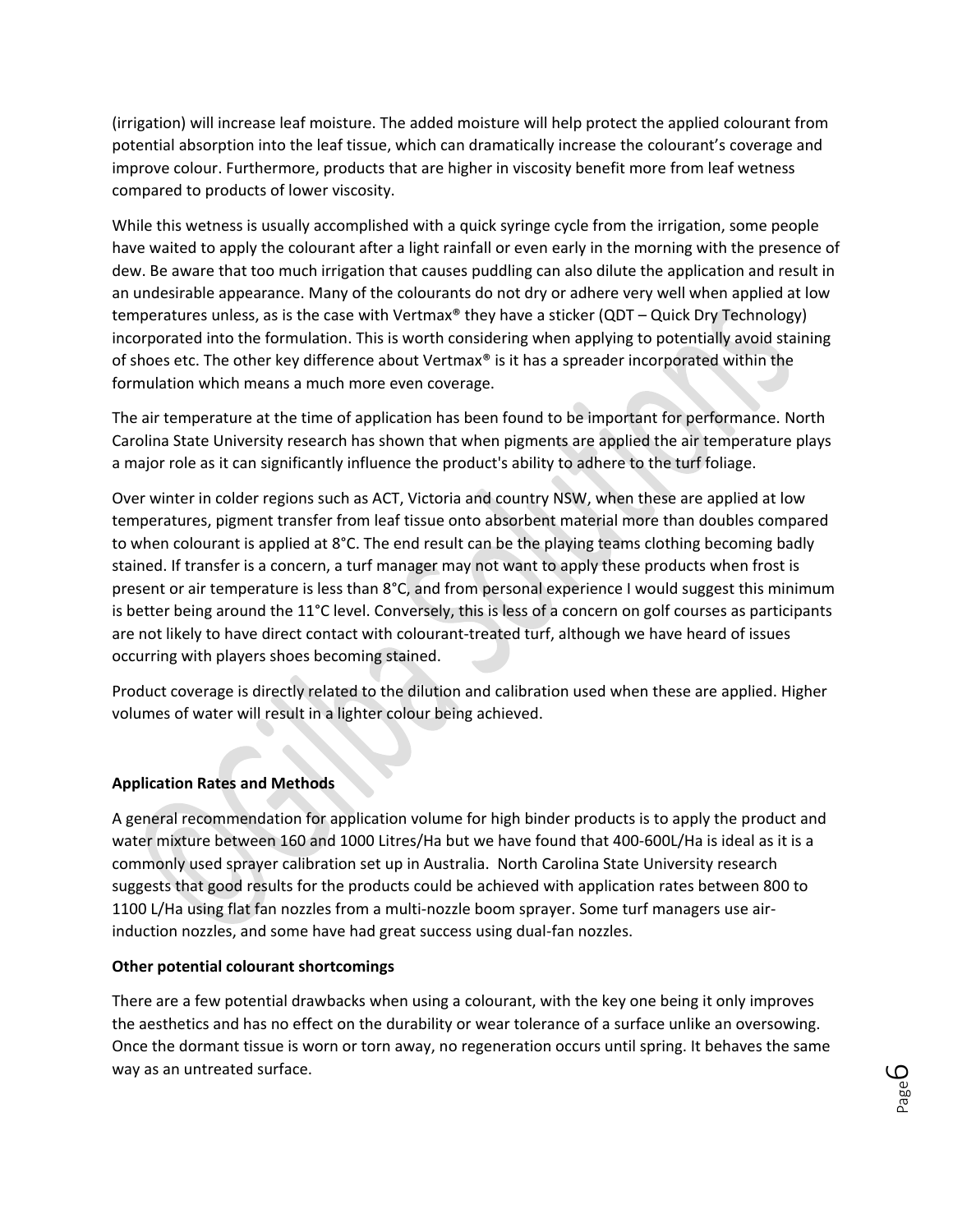### **Product Similarities**

A common question is, "What is the best colourant?" In one series of trials at North Carolina State University, statistical analysis was used to group colourants based on similarity of attributes, which included colourant intensity, colour, and hue over two years. Results indicated that the colourants with the best natural-looking green colour **generally** did not last as long as some of the others. This group included Green Lawnger.

To have a natural-looking green colour for the duration of the dormant period, their data suggested reapplication will generally be necessary. A longer-lasting colour, although it may have a bluish or limegreen hue, can be achieved with minimum to no reapplication. As we later report in discussing the pigment products, these bluish or lime-green products may have application in situations when the turf's natural green colour is being accentuated rather than when trying to cover tan to brown dormant turfgrasses.

## **Product Development**

As with most markets there are constant changes. At Gilba Solutions we have been looking at the combination of pigments with plant health elicitors and recently introduced Vertmax® Duo which can be applied as a stand-alone product or tank mixed with a number of spray partners due to its high degree of compatibility.

Cool season turf species are only able to utilize a certain amount of light which is around 400-500 μmols m2 s-1. Beyond this level plants are said to become photosynthetically saturated (Sharkey et al, 2010). When under heat stress, drought stress or cold stress turf susceptibility to damage increases. Under these conditions the saturation point can drop to 100 micromoles. So even in autumn or spring the turf can suffer light stress. Light intensities can reach 1000 micromoles on a sunny winter day (10x the

light saturation point). When these levels of PAR light are exceeded there is a likelihood of proteins, enzymes, membranes, and other molecules being degraded (Hakala-Yatkin et al., 2010). By relieving this lightstress, we can potentially reduce physiological stress.

On this basis Vertmax Duo was developed to act not only to improve turf aesthetics but to also act as a physical barrier or screen to UV and PAR light. When applied to the turf leaf, the pigment layer allows the transmission of PAR light but its intensity is decreased and UV light is absorbed or reflected.

Apart from the aesthetical benefits of Vertmax Duo use of this results in:

- Radiation absorbance increasing
- Reflectance decreasing
- Supplementary anti-oxidants become available to counter these free radicals, leading to Increased photosynthesis
- Increased root growth and lateral branching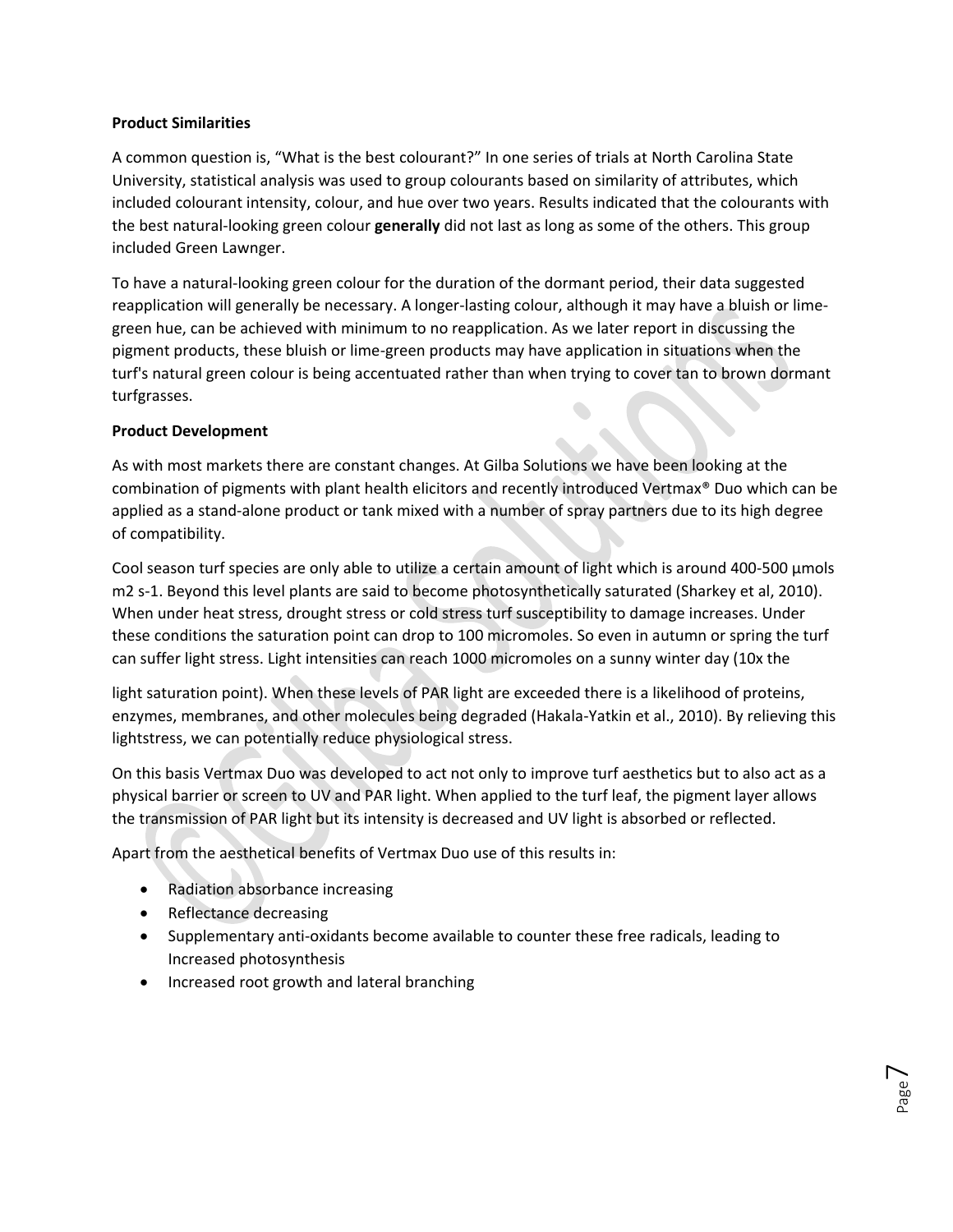*LHS is untreated; RHS is Vertmax Duo applied at 1L/Ha showing the increase in lateral branching on Agrostis sp*



#### **Turf Colourant Transfer**

As discussed previously In North Carolina State University's most recent trial, they identified that air temperature during colourant application can greatly influence colourant transfer. Seven turf colourants were applied at -4C°C, 7°C, and 16°C and sampled four times over the course of a week to quantify colourant transfer. When applied at -4°C, they found that colourant transfer was dramatically increased. They also found that three of the seven products tested performed much better than others.

In warmer areas temperatures will generally be high enough to maintain couch growth through the winter. If turf growth occurs, mowing may remove the colourant. When couch just begins to turn offcolour, an application of a pigment is an inexpensive way to improve colour, and also helps to promote sustained growth.

We also looked at this on both bentgrass and couch in relation to temperature using a temperaturecontrolled growth chamber. Product was **applied to dry foliage**.

The results at 15C showed no difference between these in regard to the potential for transfer as both of these dried within 1 hour.

| Table 2. Trial examining pigment transfer following application at various temperatures |                |                      |           |                     |                 |  |  |
|-----------------------------------------------------------------------------------------|----------------|----------------------|-----------|---------------------|-----------------|--|--|
| Grass type                                                                              | Temperature °C | Product              | Rate L/Ha | Drying time (hours) | <b>Transfer</b> |  |  |
| Bent                                                                                    | 15             | Verdant <sup>®</sup> | 1.25      |                     | No              |  |  |
| Bent                                                                                    | 15             | Verdant <sup>®</sup> | 1.25      |                     | No              |  |  |
| Bent                                                                                    | 15             | Vertmax <sup>®</sup> |           |                     | No              |  |  |
| Bent                                                                                    | 15             | Vertmax <sup>®</sup> |           |                     | No              |  |  |
| Non dormant couch                                                                       | 15             | Verdant <sup>®</sup> | 1.25      |                     | No              |  |  |
| Non dormant couch                                                                       | 15             | Vertmax <sup>®</sup> |           |                     | No              |  |  |

We then looked at replicating a real-time situation where pigment is applied to **dry foliage** late in the day to dormant couch and a frost occurred. Product was applied to **dry foliage** and allowed to dry for an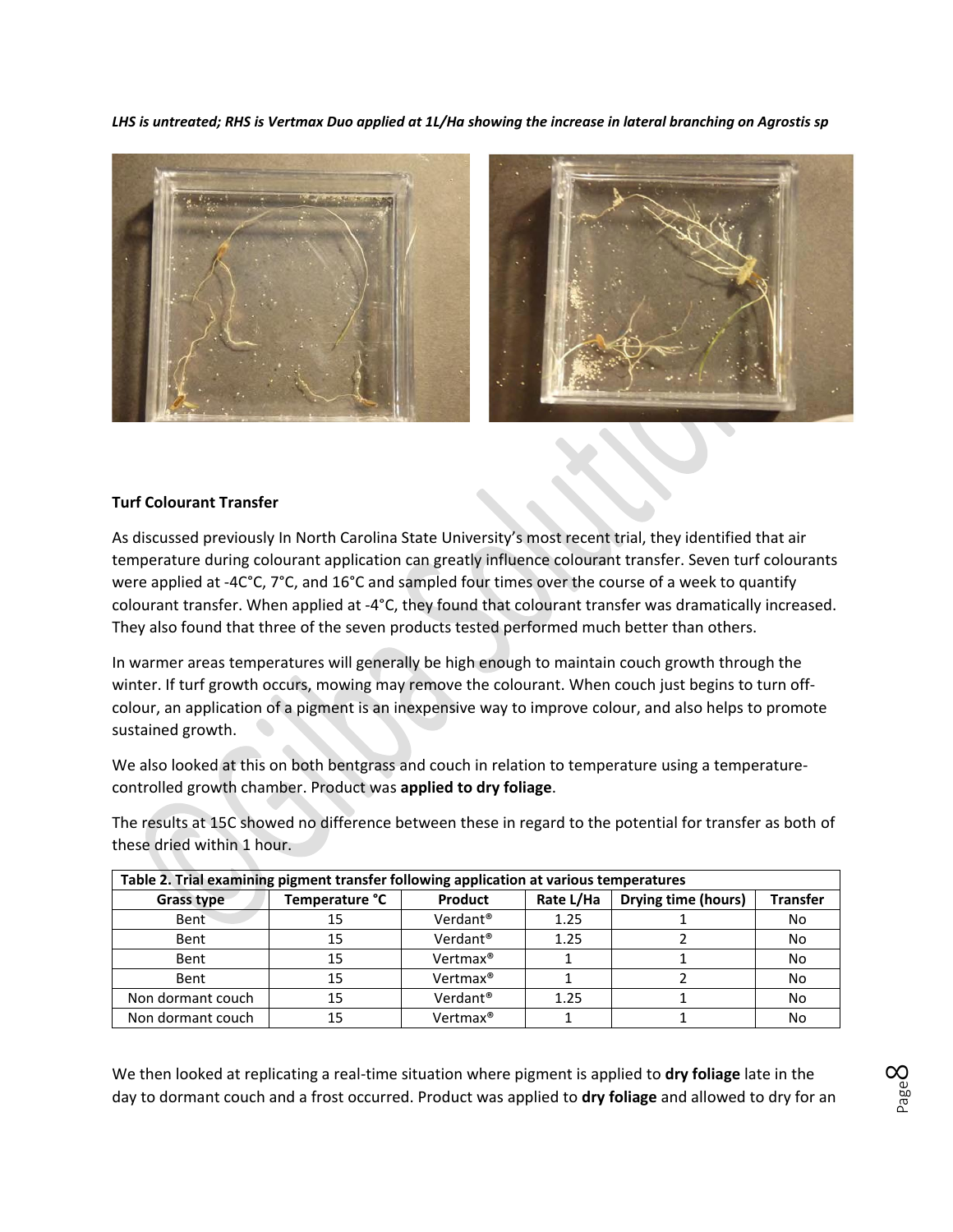hour on dormant couch before being subjected to temperatures of -2°C for two hours. The results showed that even after the low temperature period neither product transferred given the 1 hour drying time.

| Table 3. Trial examining pigment transfer following sub zero temperatures |                |                      |           |                     |                 |  |
|---------------------------------------------------------------------------|----------------|----------------------|-----------|---------------------|-----------------|--|
| Grass type                                                                | Temperature °C | Product              | Rate L/Ha | Drying time (hours) | <b>Transfer</b> |  |
| Dormant couch                                                             | $-1$           | Verdant <sup>®</sup> | 1.25      |                     | No              |  |
| Dormant couch                                                             | Ξ.             | Vertmax <sup>®</sup> |           |                     | No              |  |

The results showed that as long as the pigments are allowed a minimum of 1 hour drying time at their respective rates neither of the tested products went back into solution.

### **Summary**

Colourants and related products offer an alternative to overseeding that may be more cost-effective while still providing an aesthetically pleasing turfgrass surface during dormancy of warm-season turfgrasses. These products do not provide a wearable surface like a growing turfgrass. But under moderate wear, using such a product may result in healthier bermudagrass due to less competition during the spring and summer months. The products vary in colour, longevity, and ease of application (among other attributes), so turfgrass managers have options that they may consider.

Turf managers can pick from several spray-on products to keep their turfgrass green regardless of the turf's condition. These products can accentuate light-green grass, mask blemishes, or cover the tan colour of dormant turfgrass. They can be used on warm-season or cool-season turfgrass and may be applied on lawns, sports fields, or golf courses. There are several products currently on the market, so picking the best one for a situation may require some experimenting. Because there are two significant product categories, one may want to begin their decision process by deciding how they will use the product based on selected use characteristics (Table 2).

> Page  $\mathcal{O}$